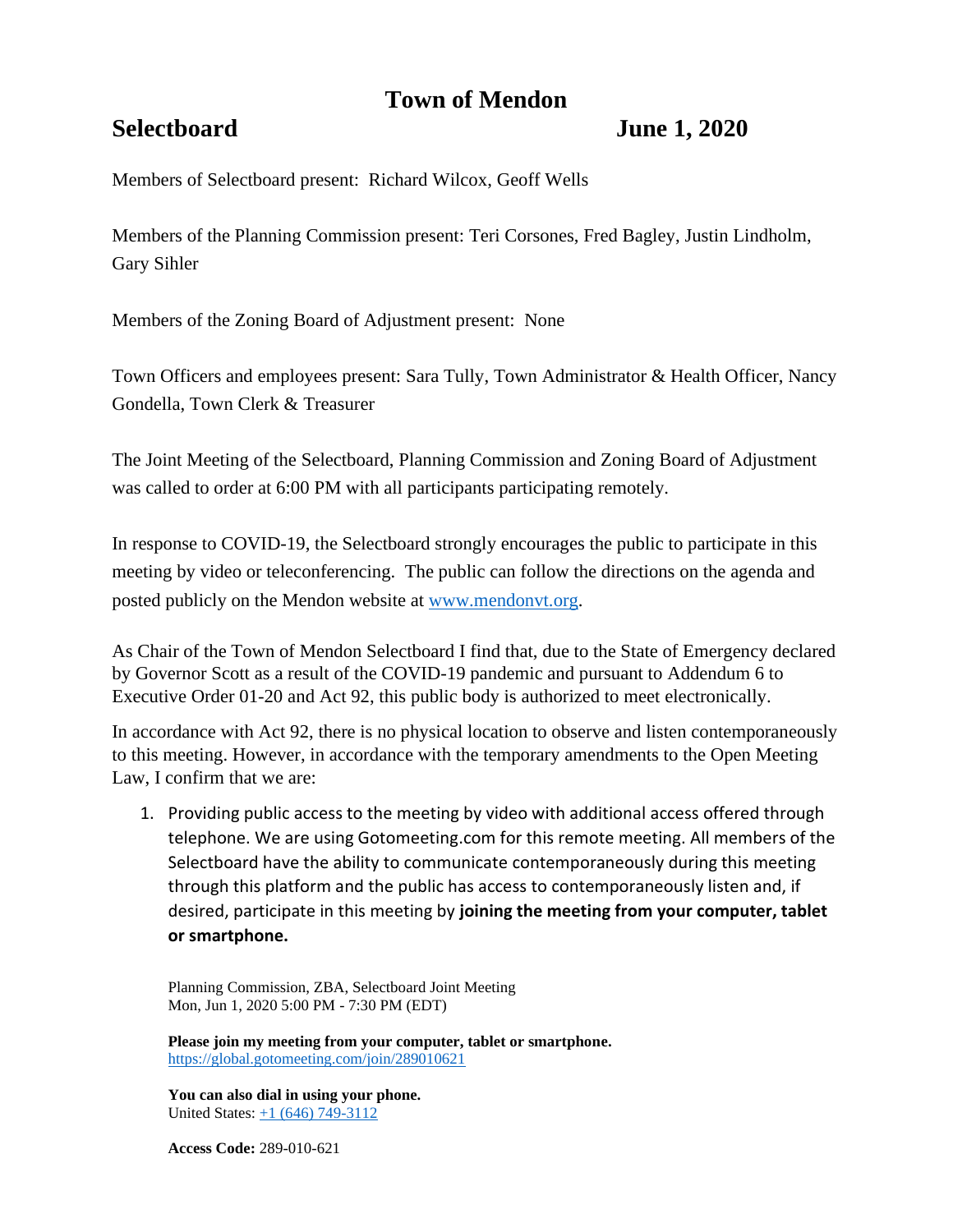New to GoToMeeting? Get the app now and be ready when your first meeting starts: <https://global.gotomeeting.com/install/289010621>

- a) Providing public notice of instructions for accessing the meeting. We previously gave notice to the public of the necessary information for accessing this meeting, including how to access the meeting using telephone and video in our posted meeting agenda. Instructions have also been provided on the town website at: www.mendonvt.org.
- b) Providing a mechanism for the public to alert the public body during the meeting if there are problems with access. If anybody has a problem, please *e-mail mendonclerk@comcast.net* and
- c) Continuing the meeting if necessary. In the event the public is unable to access this meeting, it will be continued to a time and place certain.

Please note that all votes taken during this meeting that are not unanimous will be done by roll call vote, in accordance with the law.

Let's start the meeting by taking a roll call attendance of all members participating in the meeting.

Roll call: Richard Wilcox, Geoff Wells

Agenda: R. Wilcox moved to approve the agenda. Motion seconded by G. Wells. The Selectboard unanimously approved the motion.

## Announcements

AT&T Wireless Communication Facility Public Information Session, June 10<sup>th</sup>, 6 PM This meeting will be conducted electronically or via teleconference. Directions on how to participate was mailed to each taxpayer and voter as well as publicly posted and posted on the Mendon website.

### Business

*AT&T Wireless Communication Facility* The Selectboard requested to meet with the Planning Commission and Zoning Board of Adjustment to review the balloon test results and discuss the town's involvement in the Public Utility Commission's application process. Unfortunately, there was some miscommunication regarding this meeting and the members of the Zoning Board of Adjustment are not present.